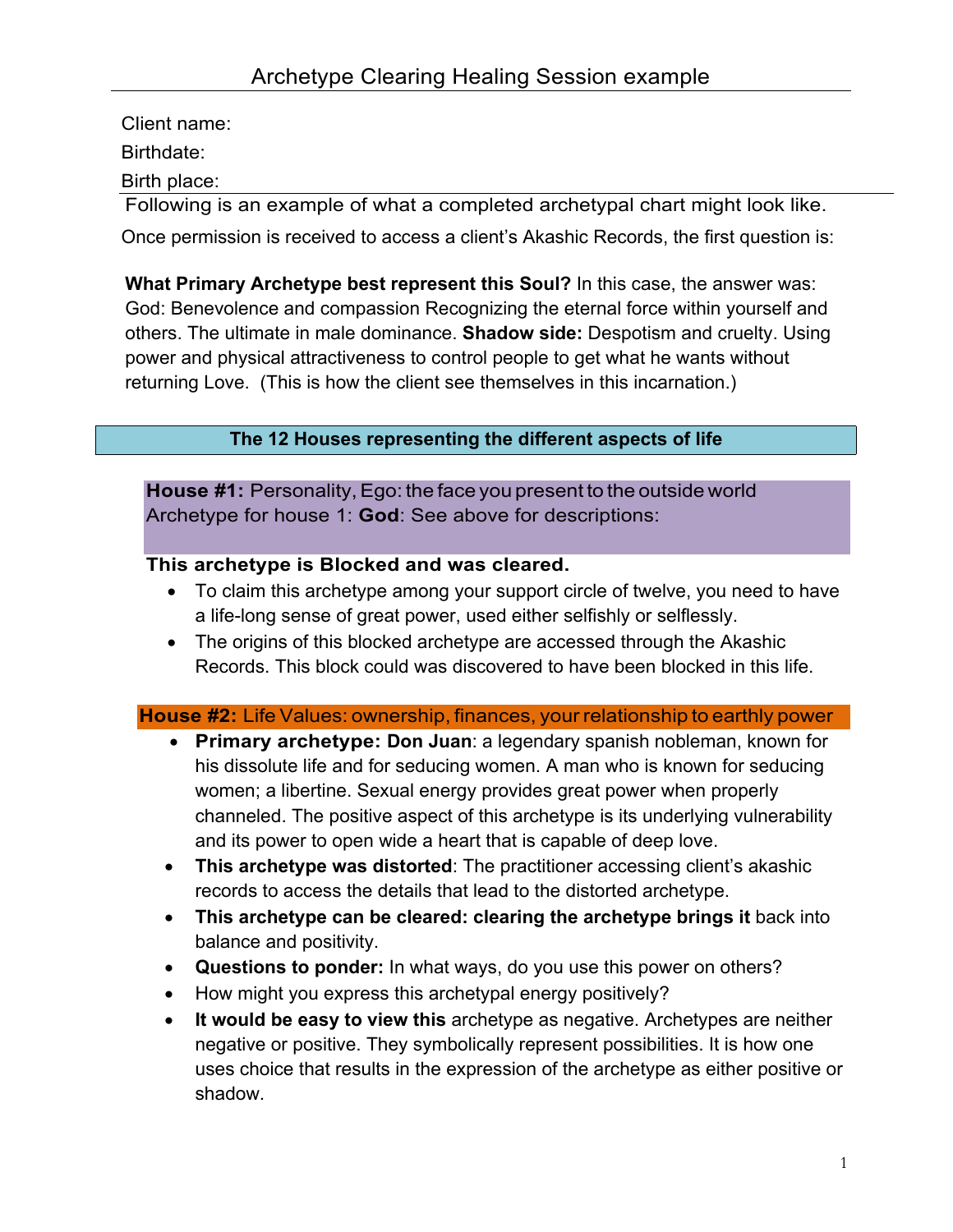**House #3:** Self-expression, Siblings: the power of choice **Primary archetype: Gigolo**: A young man paid or financially supported by an older woman to be her escort or lover.

- **Lover & Don Juan** (also, casanova, gigolo, seducer, sex addict) The Lover archetype applies to both men and women, and appears not only in those who are romantically and sexually inclined, but also in anyone who exhibits great passion and devotion. The positive aspect of the Don Juan archetype is its underlying vulnerability and its power to open wide a heart that is capable of deep love.
- **The shadow Lover** manifests as an exaggerated, obsessive passion that has a destructive effect on one's physical or mental health and self-esteem.
- **This archetype was distorted: The story:** accessing the Akashic Records to identitfy the past or present life choices that led to the distortion of this archetype.
- **This archetype was repatterned to**: Hero/Heroine: A Man/woman who is admired or idealized for courage, outstanding achievements, or noble qualities. The Hero is also a classic figure in ancient Greek and Roman literature, often portrayed as one who must confront an increasingly difficult path of obstacles in order to birth his manhood. Ultimately, the Hero returns from his journey with something of great value to all.
- **This shadow perspective:** the Hero can become empowered through the disempowerment of others. The manner in which the Hero uses his physical power is a reflection of the spirit of the Hero, represented through authentic acts of heroism.

## **House #4: Home:establishingyouremotionalfoundation Primary archetype: Child: Innocent/enchanted:**

- The Innocent Child may be successful at organizing or leading a team despite still being a part of the Child archetype. This archetype is energetic, bubbly, and easy to get along with. This archetype may have a lot of trouble being taken seriously as an adult. The Magical Child represents the part of us that is both enchanted and enchanting to others. The balancing of responsibility and innocence, responsibility and trust, is one of the archetypal polarities of the soul that is active within each of us.
- **Distorted:** past life situation in which this individual was not protected by parents in their life**.** They have since that time to reclaim their innoscence.
- **This archetype was cleared.** There was also a % of Soul fragmentation, which is represented by the energetic statement of: **Misunderstanding:**  failure to understand correctly; mistake as to meaning or intent, a disagreement or quarrel.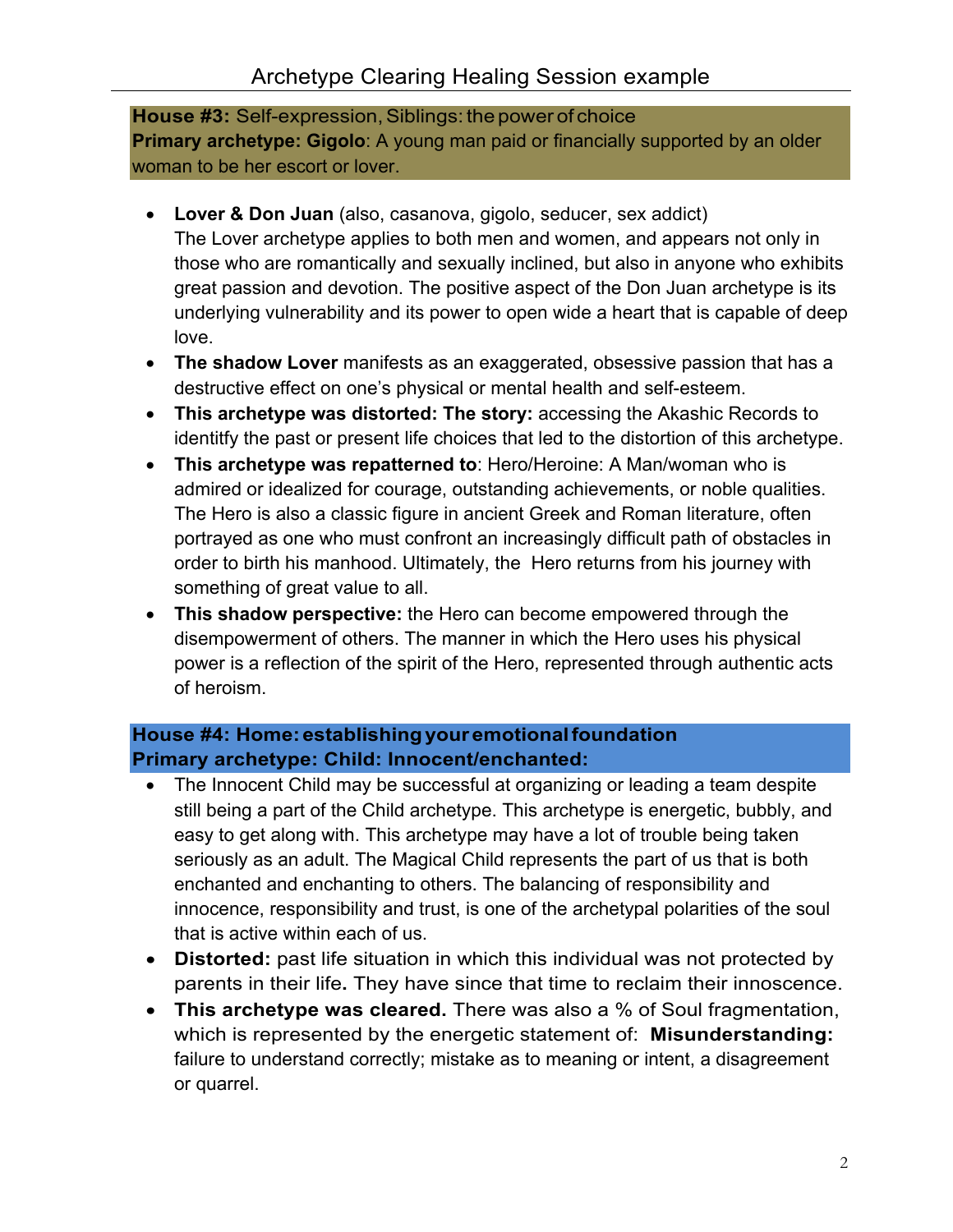- **Question posed to the client to consider:** what role has misunderstanding played in your life?
- **To clear this block**: the client calls back Soul Fragement through their intention.

**House #5:** Creativity, Good Fortune: erotic energies, including creativity, sexuality, and synchronicity/chance.

#### **Primary archetype: Creator.**

• **This archetype is balanced:** The Creator Archetype are constantly using their imagination to create physical manifestations of their work. Creator archetypes look for stability and control. They examine the boundaries of our reality and perception. Creators find inspiration anywhere and can be creative in almost any condition.

**House #6:** Occupation and Health: seeking security in the physical world **Primary archetype: child wounded**

- **This archetype is blocked and needed to be cleared:** The Wounded Child archetype holds the memories of abuse, neglect, and other traumas that we have endured during childhood.
- **The shadow** aspect may manifest as an abiding sense of self-pity, a tendency to blame our parents for any current shortcoming and to resist moving on through forgiveness.

**House #7:** Relationships: marriage andpartnerships **Primary archetype: Femme Fatale:** (flirt, siren, seductress, enchantress, black widow.)

• **This archetype is balanced:** The Femme Fatale knows how to play up the sexual aspect of being a women. She embodies the energy of being a maximum female. As with Don Juan, the Femme Fatale represents highly refined skills at manipulating men without investing personal emotion. The Femme Fatale is a sexual and a financial archetype, and either comes from or is drawn to money and power.

**House #8: OtherPeople'sResources: stocks, inheritance,deathand closure. Primary archetype: Defender** (warrior, samurai, mercenary).

• **This archetype is balanced:** The Warrior archetype embodies physical strength, the ability to protect, defend, and fight for one's rights. Warrior energy is erotic for the male, representing the height of virility and physical power as well as toughness of will and spirit. To be unbreakable and to fight to the death is a large part of the Warrior archetype, which is also associated with the passage from boyhood to manhood.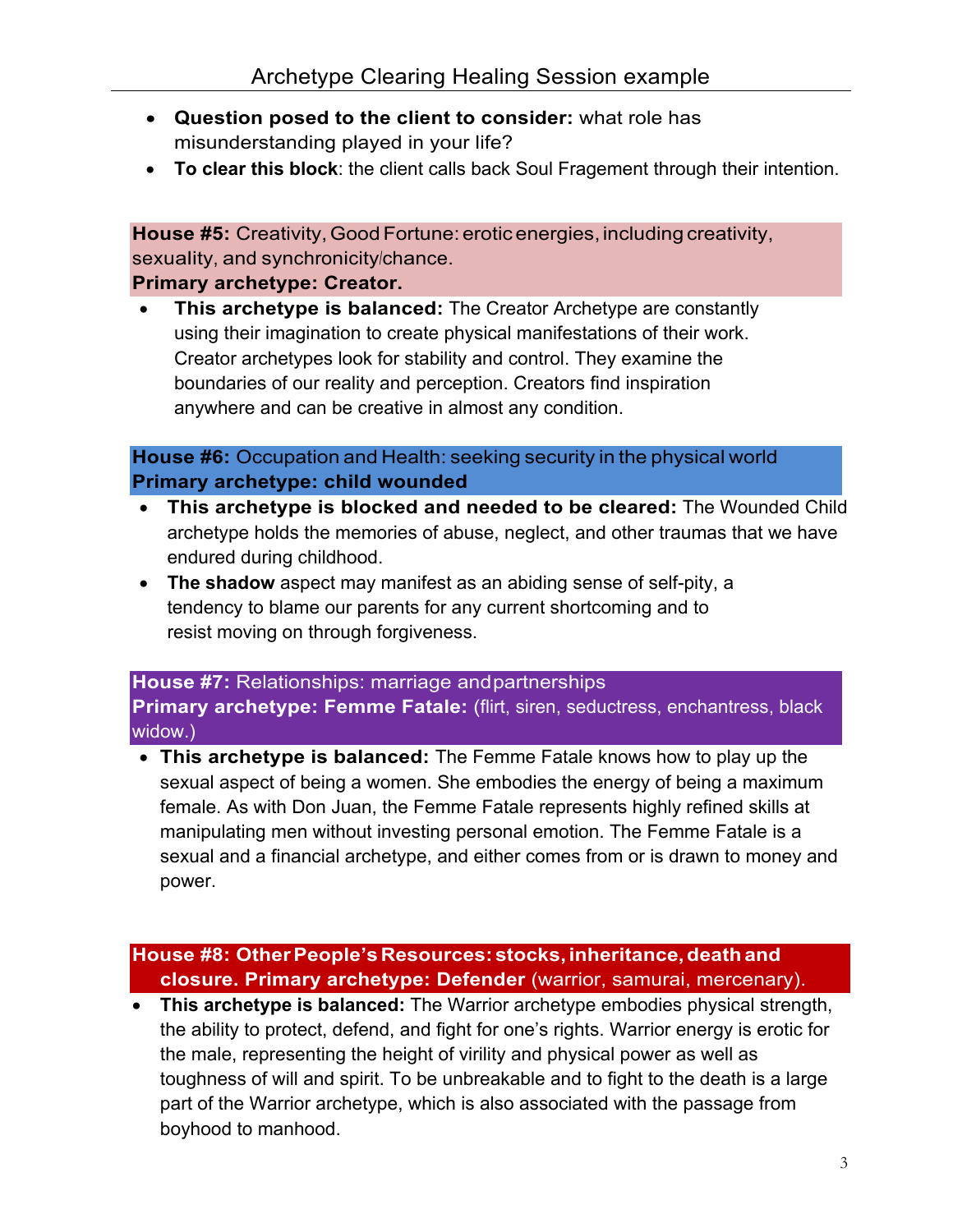### **House #9: Spirituality: wisdom, publishing, travel**

**Primary archetype: Go-between: (mediator, ambassador, diplomat, gobetween)**

- **This archetype is balanced:** Smoothing relations between potentially antagonistic groups or individuals requires patience and skill, an ability to read people and situations with great acuity. If a good Advocate must empathize with those they are helping, a good mediator must be able to see and respect both sides of an argument or cause, thereby bringing warring parties together.
- •

# **House #10: HighestPotential: completing the integrationofthe self Primary archtype: Explorer** (also pioneer, explorer, settler, pilgrim, innovator):

- **This archetype is balanced:** The Pioneer is called to discover and explore new lands, whether that territory is external or internal. The passion to explore the South Pole is as much a pioneering endeavor as the passion to explore medicine or spiritual practice. Explorers chart territory in unknown lands while the goal of the Pioneer involves research. is new.
- **The shadow Pioneer** manifests as a compulsive need to abandon one's past and move on, just as the Don Juan or Femme Fatale "pioneer" ever new conquests. **Secondary archetype: Inventor** (alchemist, scientist, inventor) The alchemist is associated with vain attempts to turn base metals into gold, but in its highest manifestation. The alchemist seeks complete spiritual transformation.
- **The shadow side** of the Alchemist is found in the misuse of power and knowledge.

## **House #11: Interaction with the World: relating your creativity to humanity Primary archetype: Celebate: (**monk/nun, celibate)

- **This archetype is balanced**: It embodies, spiritual intensity, devotion, dedication, persistence, and perhaps wisdom. Monks have been extremely industrious and involved in real-world enterprises, single-minded, assiduous, devoted to a spiritual path or to any great achievement that requires intense focus.
- **The shadow side** includes a religious recluse, seen as removed from the real world, overly pious, even privileged in the sense of not having to be concerned about earning a living or raising a family.
- **Secondary archetype: Goddess:** The oldest religious tradition on earth may well be Goddess worship, which can be traced back more than 30,000 years. The Goddess can be inspiring to women, embodying wisdom, guidance, physical grace, athletic prowess, and sensuality.
- **The shadow side** of the Goddess emerges from the exploration of the feminine power, including the exploitation or overindulgence of movie stars and fashion models.